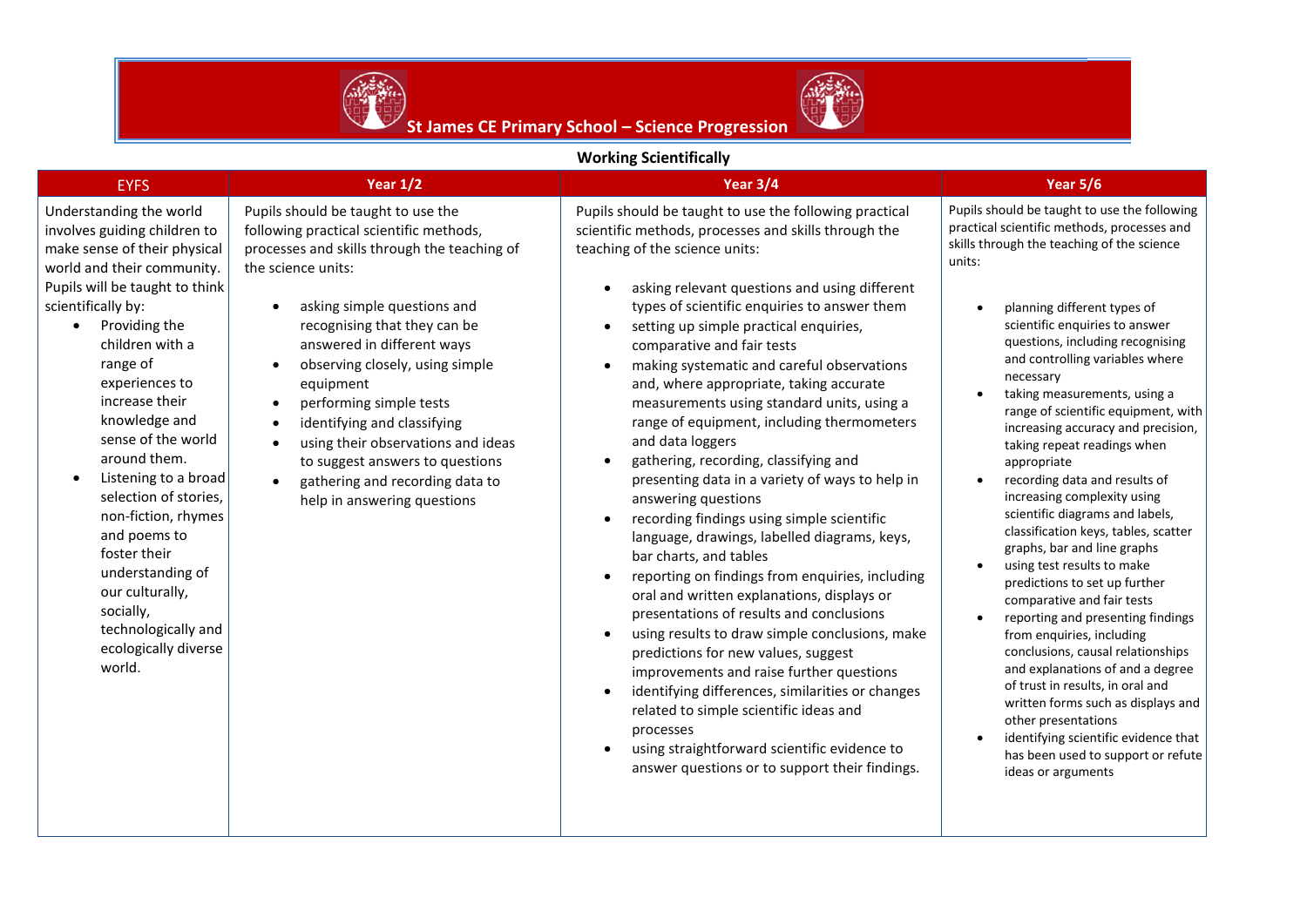| Year           | <b>Approaches to Enquiry</b>                                                                                                                                                                                                        | <b>Asking Questions</b>                                                                                                                                                                                                                                       | <b>Planning</b>                                                                                                                                                                                                                                                                                | <b>Collecting Data</b>                                                                                                                                                                                                                                                          | <b>Presenting Data</b>                                                                                                                                                                                                                                                                                                                 | <b>Concluding and Evaluating</b>                                                                                                                                                                                                                                                       |
|----------------|-------------------------------------------------------------------------------------------------------------------------------------------------------------------------------------------------------------------------------------|---------------------------------------------------------------------------------------------------------------------------------------------------------------------------------------------------------------------------------------------------------------|------------------------------------------------------------------------------------------------------------------------------------------------------------------------------------------------------------------------------------------------------------------------------------------------|---------------------------------------------------------------------------------------------------------------------------------------------------------------------------------------------------------------------------------------------------------------------------------|----------------------------------------------------------------------------------------------------------------------------------------------------------------------------------------------------------------------------------------------------------------------------------------------------------------------------------------|----------------------------------------------------------------------------------------------------------------------------------------------------------------------------------------------------------------------------------------------------------------------------------------|
| <b>EYFS</b>    | Question why things happen.<br>Begin to use scientific vocabulary.<br>Use senses and look closely at<br>things.<br>Have own ideas.<br>Test my own ideas.<br>Create simple representations.<br>Use equipment and tools<br>carefully. | Ask simple questions.                                                                                                                                                                                                                                         | Have own ideas and<br>test those ideas.                                                                                                                                                                                                                                                        | Uses all senses<br>(where appropriate)<br>to make observations.                                                                                                                                                                                                                 | Create simple<br>representations of<br>what they have<br>observed or their own<br>ideas.                                                                                                                                                                                                                                               | Talk about similarities and<br>differences.                                                                                                                                                                                                                                            |
| $1\,$          | Focus on observation and<br>classifying.<br>Observe closely using simple<br>equipment<br>Sort scientifically with given<br>criteria and their own categories<br>Observing over time<br>Research using secondary sources             | Ask simple questions.<br>Begin to shape<br>questions using<br>different question<br>stems.                                                                                                                                                                    | Recognise that<br>questions can be<br>answered in different<br>ways.                                                                                                                                                                                                                           | Gather and record<br>sorting data to help<br>answer questions.<br>Choose and use<br>appropriate simple<br>equipment to make<br>observations.<br>Use non-standard<br>units to collect<br>observations.                                                                           | Use observations and<br>ideas to answer<br>questions.<br>Record observations in<br>word and pictures.<br>Talk about what they<br>have found out, using<br>some scientific<br>vocabulary.                                                                                                                                               | Identify simple changes<br>Identify similarities and<br>differences.<br>Identify simple patterns and<br>talk about them.                                                                                                                                                               |
| $\overline{2}$ | Focus on traditional experiment.<br>Comparative fair testing.<br>Pattern seeking<br>Group and classify things                                                                                                                       | Ask simple questions<br>and recognise they can<br>be answered in<br>different ways.<br>Ask questions about<br>how and why objects,<br>materials and living<br>things:<br>change<br>are similar or<br>different to<br>each other<br>connect with<br>each other | Perform simple tests<br>designed as a class.<br>With support:<br>Suggest how to find<br>things out<br>Identify changes to<br>$\bullet$<br>observe and<br>measure<br>Identify patterns to<br>$\bullet$<br>observe and<br>measure<br>Identify variables to<br>$\bullet$<br>change and<br>measure | Choose and use<br>appropriate simple<br>equipment with<br>increasing accuracy to<br>collect comparative<br>data.<br>Use non-standard<br>units to collect data.<br>Sort objects by<br>observable and<br>behavioural features.<br>Make comparisons<br>between simple<br>features. | <b>Record observations</b><br>and test results in<br>simple prepared<br>pictograms, tables, tally<br>charts, bar charts and<br>maps including ICT<br>formats.<br>Record sorting in<br>sorting circles or tables<br>Communicate what<br>they have found out,<br>using some scientific<br>vocabulary, through<br>discussion and writing. | Use results to answer the<br>investigation question.<br>Sequence changes.<br>Say whether the change was<br>expected.<br>Make simple comparisons<br>Make links between two sets<br>of observations.<br>Say whether data was useful.<br>Say whether an information<br>source was useful. |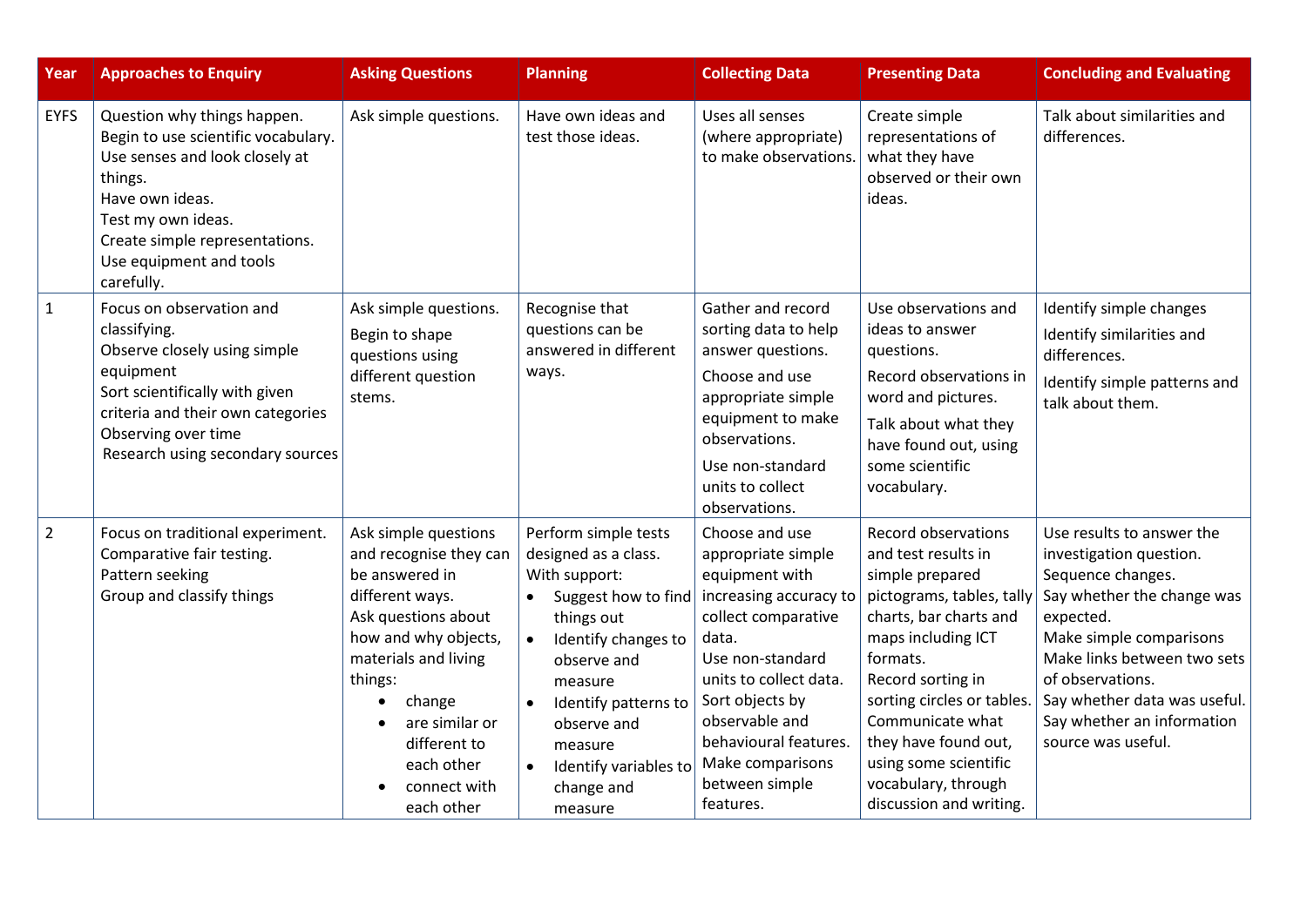|                |                                                                                                                                                                                                                        | are made or<br>$\bullet$<br>work<br>Suggest questions to<br>investigate                                                                                                                | Identify sorting<br>$\bullet$<br>criteria<br>Suggest how to<br>$\bullet$<br>take measurements<br>o Suggest next<br>steps or a sequence<br>of steps in a plan                                                                                                                                   | Gather data to<br>answer questions<br>from a variety of<br>sources including<br>talking to people,<br>simple books and<br>electronic media, first<br>hand observation and<br>practical activity.                                                                                        |                                                                                                                                                                                                                                                                                                                       |                                                                                                                                                                                                                              |
|----------------|------------------------------------------------------------------------------------------------------------------------------------------------------------------------------------------------------------------------|----------------------------------------------------------------------------------------------------------------------------------------------------------------------------------------|------------------------------------------------------------------------------------------------------------------------------------------------------------------------------------------------------------------------------------------------------------------------------------------------|-----------------------------------------------------------------------------------------------------------------------------------------------------------------------------------------------------------------------------------------------------------------------------------------|-----------------------------------------------------------------------------------------------------------------------------------------------------------------------------------------------------------------------------------------------------------------------------------------------------------------------|------------------------------------------------------------------------------------------------------------------------------------------------------------------------------------------------------------------------------|
| $\mathsf{3}$   | Scientific write-ups to focus on<br>key question, prediction and<br>method.<br>Observing over time.<br>Comparative fair<br>Pattern seeking                                                                             | Ask relevant questions<br>and use some scientific<br>knowledge to answer<br>them.<br>Recognise questions<br>that can be<br>investigated<br>scientifically and those<br>that cannot.    | Set up simple<br>comparative fair tests<br>designed as a class.<br>Set up observational<br>activities.<br>Identify different ways<br>to answer a question.<br>Choose the most<br>appropriate method                                                                                            | Record findings -<br>identifying similarities<br>and differences.<br>Make careful<br>observations and take<br>measurements using<br>standard units.<br>Carry out simple tests<br>to sort and classify<br>materials according to<br>properties or<br>behaviour.                          | Record and report on<br>findings using given<br>scientific language. This<br>could be orally or<br>through drawings and<br>diagrams.<br>Record data in tables<br>and bar charts.<br>Use Carroll diagrams,<br>and Venn diagrams to<br>classify.                                                                        | Use results to discuss<br>conclusions, answer<br>questions posed and use<br>scientific evidence.<br>Refer to a table or graph<br>when reporting findings.                                                                    |
| $\overline{4}$ | Scientific write ups to focus on -<br>key question, prediction, method<br>(including fair testing) and results.<br>Comparative fair testing<br>Research using secondary sources<br>(teeth)<br>Grouping and classifying | Ask relevant questions<br>and use some scientific<br>knowledge to answer<br>them.<br>Recognise when<br>questions can be<br>answered by first hand<br>or second sources of<br>evidence. | Set up scientific<br>enquiries as a class and<br>fair tests - identify<br>variables and<br>measures.<br>Decide what<br>observations to make,<br>how often and what<br>equipment to use.<br>Decide what<br>measurements to take,<br>how long to make them<br>for and whether to<br>repeat them. | Make careful<br>observations, take<br>accurate<br>measurements and,<br>where appropriate,<br>use equipment<br>including data<br>loggers.<br>Gather data to<br>answer questions<br>from a variety of<br>sources including<br>using textbooks,<br>simple keys,<br>electronic media, first | Record findings using<br>given scientific<br>language - this could<br>be orally, written,<br>through drawings,<br>diagrams, charts and<br>graphs.<br>Report on findings,<br>including oral<br>presentations and<br>written explanations -<br>use straightforward<br>scientific language to<br>support their findings. | Use results to suggest further<br>ideas for investigation, raise<br>questions and predict what<br>might happen.<br>Identify changes that are<br>occurring using scientific<br>ideas.<br>Find ways of improving<br>enquiries. |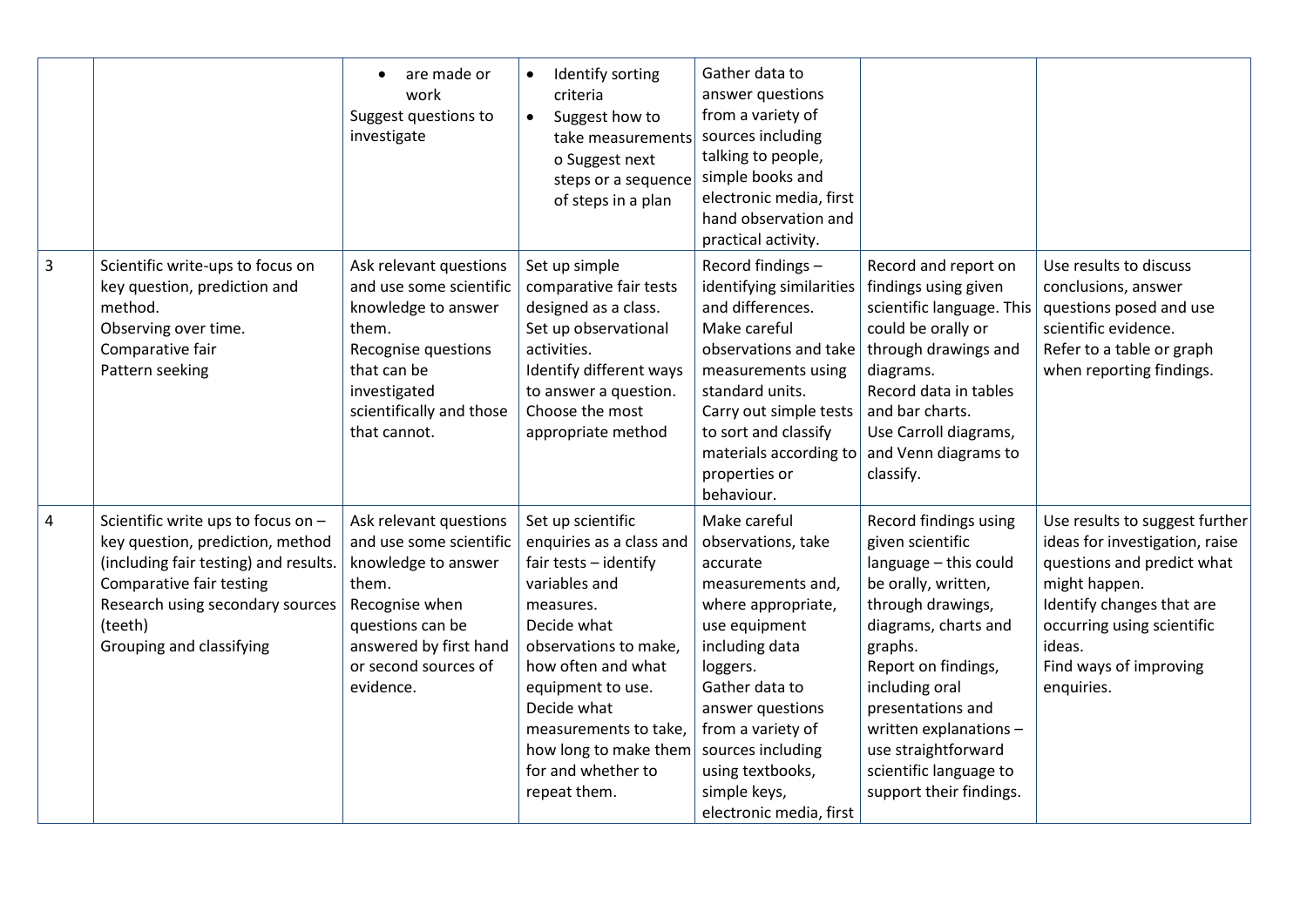|       |                                                                                                                                                                                                                                                                                     |                                                                                                                                                                 | Decide what sorting or<br>classification criteria to<br>use.<br>Recognise when a<br>simple fair test is<br>necessary.<br>With help, decide what<br>variables to change and<br>measure.                                                                                                                     | hand observation,<br>practical activity and<br>data collected by<br>others.                                             | Use and make simple<br>keys to identify and<br>classify.                                                                                                                                                                                                                                                                                        |                                                                                                                                                                                                                                                                                                                          |
|-------|-------------------------------------------------------------------------------------------------------------------------------------------------------------------------------------------------------------------------------------------------------------------------------------|-----------------------------------------------------------------------------------------------------------------------------------------------------------------|------------------------------------------------------------------------------------------------------------------------------------------------------------------------------------------------------------------------------------------------------------------------------------------------------------|-------------------------------------------------------------------------------------------------------------------------|-------------------------------------------------------------------------------------------------------------------------------------------------------------------------------------------------------------------------------------------------------------------------------------------------------------------------------------------------|--------------------------------------------------------------------------------------------------------------------------------------------------------------------------------------------------------------------------------------------------------------------------------------------------------------------------|
| 5     | Scientific write-ups focus on key<br>question, fair test statement<br>(where appropriate), results and<br>conclusion<br>Comparative fair testing<br>Observing over time (changes in<br>humans)<br>Research using secondary sources<br>(Earth and Space)<br>Grouping and classifying | Independently ask<br>questions and offer<br>ideas for scientific<br>enquiry.<br>Recognise when<br>research using<br>secondary sources will<br>answer questions. | With support and<br>prompts, plan an<br>experiment or enquiry<br>to help answer a<br>question, including the<br>control of variables to<br>ensure a fair test.<br>Plan systematic<br>collection of data and<br>which equipment to<br>use.<br>Recognise when<br>variables need to be<br>controlled and why. | Take measurements<br>with increasing<br>accuracy and repeat<br>when necessary.                                          | Record data and results<br>using scientific<br>diagrams, tables, bar<br>and line graphs.<br>Report and present<br>findings from enquiries<br>in oral and written form<br>- use appropriate key<br>scientific vocabulary<br>from the topic studied.<br>Use more than one<br>source of scientific<br>evidence to identify<br>and classify things. | Use test results to make<br>predictions and design a<br>further test.<br>Identify causal relationships<br>Identify evidence used to<br>support or refute ideas or<br>arguments for the topic<br>studied.<br>Begin to separate opinion<br>from fact.<br>Use scientific evidence to<br>justify ideas.                      |
| $6\,$ | Scientific write-ups focus on key<br>question, fair test statement<br>(where appropriate), results,<br>conclusion and evaluation<br>Research using secondary sources<br>(Evolution)<br>Grouping and classifying<br>Pattern spotting<br>Comparative fair testing                     | Independently ask<br>questions and offer<br>ideas for scientific<br>enquiry.<br>Decide which sources<br>of information to use to<br>answer questions.           | Plan an experiment or<br>enquiry to help answer<br>a question, including<br>the control of variables.<br>Explain why an enquiry<br>method is the most<br>appropriate to answer<br>a question.<br>Recognise when<br>variables cannot be<br>controlled and a<br>pattern seeking enquiry<br>is appropriate.   | Take measurements<br>with a range of<br>equipment with<br>increasing accuracy<br>and repeat readings<br>when necessary. | Record data and results<br>using scientific<br>diagrams, tables, line<br>graphs, scatter graphs<br>and classification keys.<br>Report and present<br>findings from enquiries<br>in oral and written form<br>- use appropriate key<br>scientific vocabulary<br>from the topic studied.<br>Report on causal<br>relationships.                     | Use test results to make<br>predictions and design a<br>further test - when<br>appropriate, conduct these<br>tests and compare results<br>orally.<br>Evaluate a designed test,<br>including a statement of<br>trust in the results and how<br>valid they are.<br>Identify evidence used to<br>support or refute ideas or |